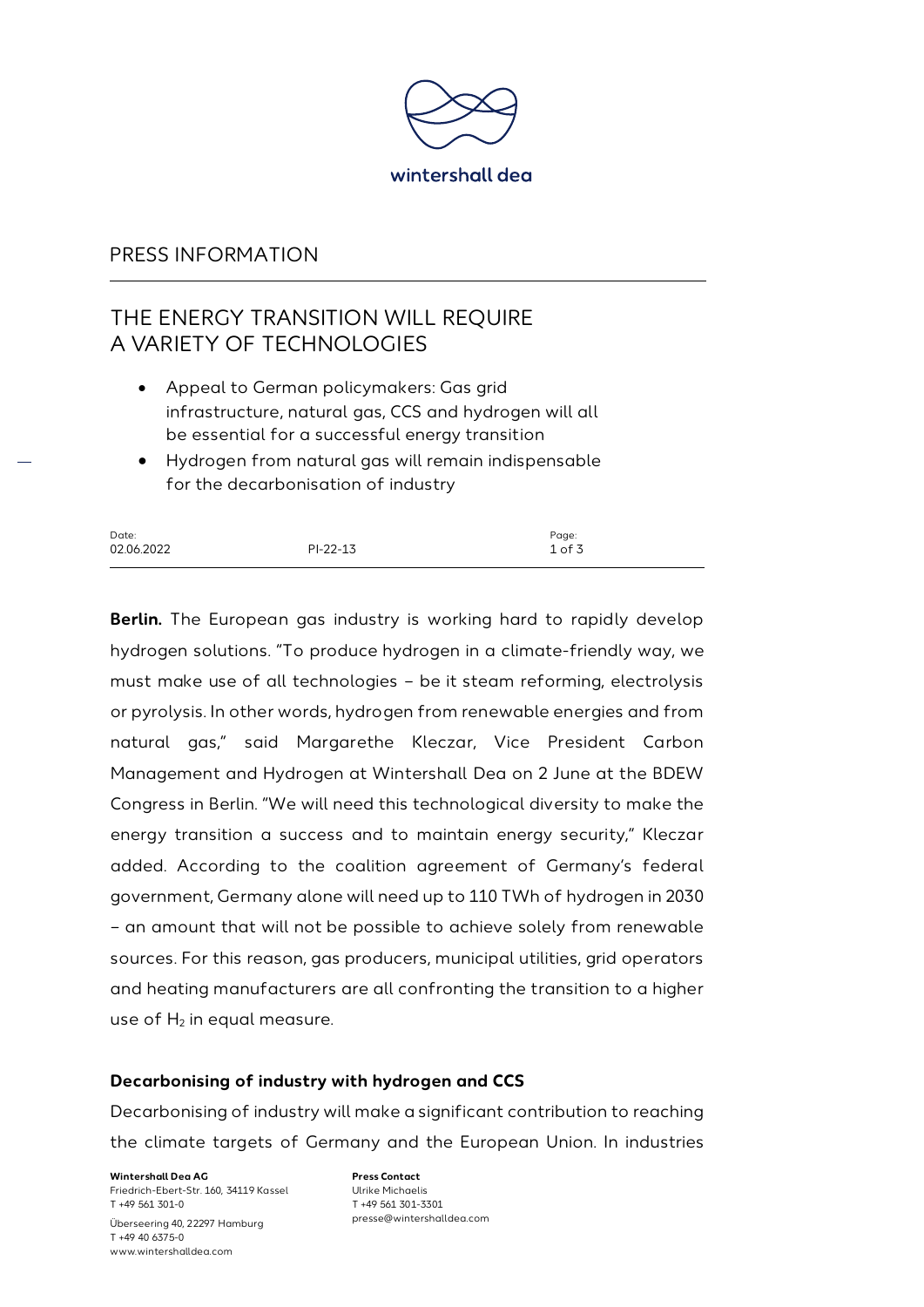

# PRESS INFORMATION

| Date:      |            | Page:      |
|------------|------------|------------|
| 02.06.2022 | $PI-22-13$ | $2$ of $3$ |
|            |            |            |

such as those for steel, cement or chemicals, there are production steps in which the use of fossil fuels is still required. Some of these processes, which account for a major share of total greenhouse gas emissions in Germany, will not be able to be completely electrified in the future – or only by using very large amounts of resources.

Hydrogen as an energy carrier and the underground storage of  $CO<sub>2</sub>$  will represent important building blocks for the decarbonisation of industry and thereby for achieving these climate targets. "The gas industry has the ideas, the know-how and the will to change and evolve. Without a future-proof gas grid infrastructure, natural gas, carbon capture and storage (CCS), and hydrogen, the energy transition and a more secure energy supply will not be possible. At Wintershall Dea, we want to do our part and continue to advance the transformation of the gas industry using CCS and hydrogen," says Hugo Dijkgraaf, Chief Technology Officer at Wintershall Dea.

#### **Wintershall Dea active in various projects**

- At the **EnergyHub in Wilhelmshaven**, Wintershall Dea plans to produce hydrogen from Norwegian natural gas and green wind power. [More information on BlueHyNow.](https://wintershalldea.com/en/newsroom/wintershall-dea-helps-shape-wilhelmshaven-energy-hub)
- In **Denmark**, Wintershall Dea is involved in a project to safely store CO<sub>2</sub> under the Danish North Sea. [More information on Greensand.](https://wintershalldea.com/en/newsroom/project-greensand-receives-eu26-million-funding-award-offshore-ccs-danish-north-sea)